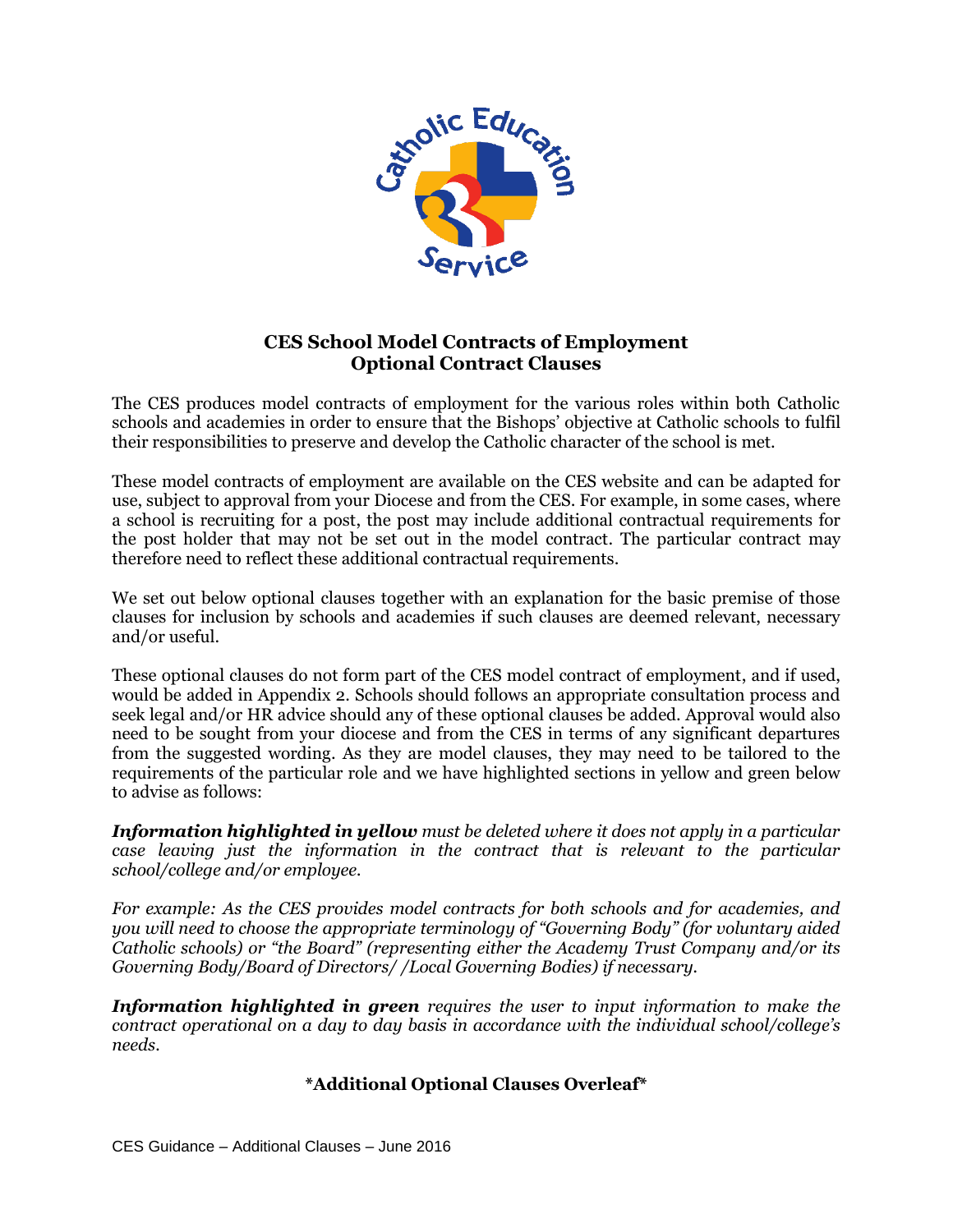#### **WORDING OF ADDITIONAL OPTIONAL CLAUSES**

**Please ensure that your school or academy follows an appropriate consultation process and seeks legal and/or HR advice should any of the optional contractual clauses be necessary to add to the CES model contracts of employment in Appendix 2. Please also ensure that you seek approval from your diocese and from the CES in terms of any significant departures from the suggested wording.**

 $\_$  , and the set of the set of the set of the set of the set of the set of the set of the set of the set of the set of the set of the set of the set of the set of the set of the set of the set of the set of the set of th

#### **PROBATIONARY PERIOD**

The first [length of probationary period in months] of Your employment will be a probationary period, during which Your performance will be monitored. The probationary period may be extended by [the Governing Body/the Board]. During the probationary period Your employment may be terminated by either party giving the statutory notice period of one week to the other in writing.

#### *Explanatory note*

*The CES model contracts of employment by design do not include any reference to a probationary period. Should you wish to include a probationary period clause it will be important for the Governing Body/Board to determine whether the employee could be continuously employed from a previous role (and therefore a probationary period may not be applicable).* 

 $\_$  , and the set of the set of the set of the set of the set of the set of the set of the set of the set of the set of the set of the set of the set of the set of the set of the set of the set of the set of the set of th

#### **MEDIA AND PUBLICITY**

- 1. You shall not communicate to the public, press, television or any outside agency the contents of any documents relating to the authority or the proceedings of any [Governing Body/Board] or staff meeting unless required by law or otherwise authorised by [the Governing Body/the Board] in writing. Any unauthorised, communication of this nature by You may be a breach of Your contract and may be subject to disciplinary action.
- 2. You may not undertake any publicity or place an advertisement referring to the School or to your diocese without the prior written agreement of [the Governing Body/the Board]

#### *Explanatory note*

*Although it may be possible to deal with issues surrounding media and publicity through school policies, an express contractual provision may be considered desirable in order to alert employees to the importance and severity of implications of communicating with media and publicity.* 

 $\_$  , and the set of the set of the set of the set of the set of the set of the set of the set of the set of the set of the set of the set of the set of the set of the set of the set of the set of the set of the set of th

#### **INVENTIONS**

All patents, trademarks and other rights in any invention, device or concept (or any novel, improvement or modification of an existing invention, device or concept) created or developed by You during Your employment or created up to one year after termination of Your employment arising from or related to Your work during Your employment shall belong to [the